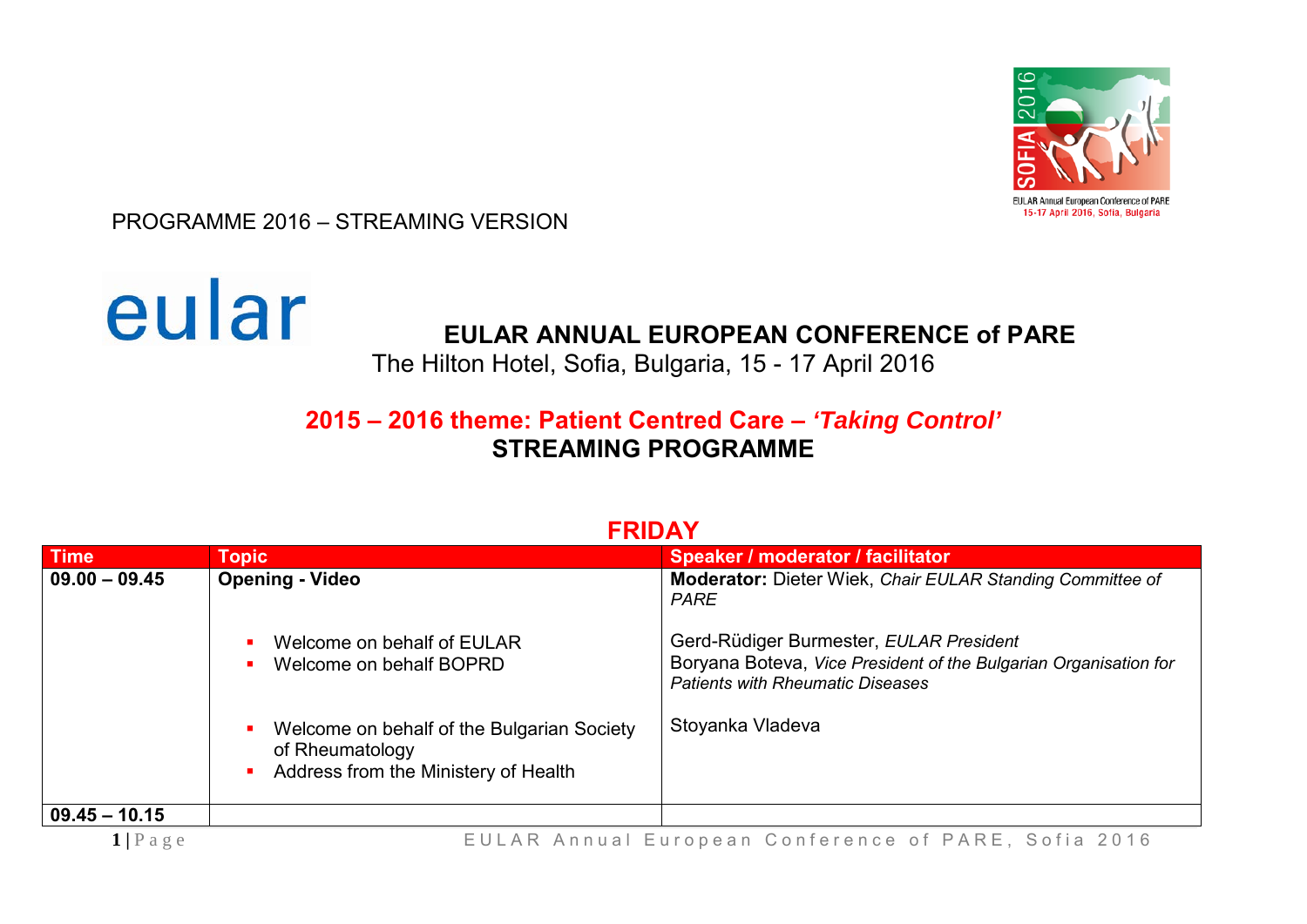|                 | Patient centred care model in Bulgaria: reality<br>and the future                                                             | Bozidar Ivkov, Vice President BOPRD                                                                                                                            |
|-----------------|-------------------------------------------------------------------------------------------------------------------------------|----------------------------------------------------------------------------------------------------------------------------------------------------------------|
| $10.15 - 10.35$ | Coffee break                                                                                                                  | No streaming - holding slide                                                                                                                                   |
| $10.35 - 11.25$ |                                                                                                                               | Moderator: Marios Kouloumas, EULAR Vice President<br>representing PARE                                                                                         |
|                 | Patient centred care: a model for successful<br>outcomes (20 mins) - Video                                                    | Gerd-Rüdiger Burmester                                                                                                                                         |
|                 | Panel discussion (30 mins)                                                                                                    | Panel:<br>Gerd-Rüdiger Burmester, Christina Opava, EULAR Vice<br>President representing health professionals, Stoyanka Vladeva,<br>Dieter Wiek, Boryana Boteva |
| $11.25 - 11.35$ | <b>Introduction to workshops</b>                                                                                              |                                                                                                                                                                |
| $11.35 - 11.50$ | <b>Walk to workshops</b>                                                                                                      | No Streaming - holding slide                                                                                                                                   |
| $11.50 - 13.20$ | <b>Workshop 3</b><br>Patient Education: increasing awareness for co-<br>morbidity screening among people with RMDs -<br>video | Yvonne van Eijk                                                                                                                                                |
| $13.20 - 14.20$ | Lunch break                                                                                                                   | No streaming - holiding slide                                                                                                                                  |
| $14.20 - 14.50$ | Workshop feedback / panel discussion- Video                                                                                   | Moderator: John Church, CEO Arthritis Ireland<br><b>Panel members:</b><br>Workshop leaders                                                                     |
| $14.50 - 15.00$ | Introduction to Best Practice Fair (BPF) - Video                                                                              |                                                                                                                                                                |
| $15.00 - 16.15$ | <b>Best Practice Fair</b>                                                                                                     | No streaming - holding slide                                                                                                                                   |